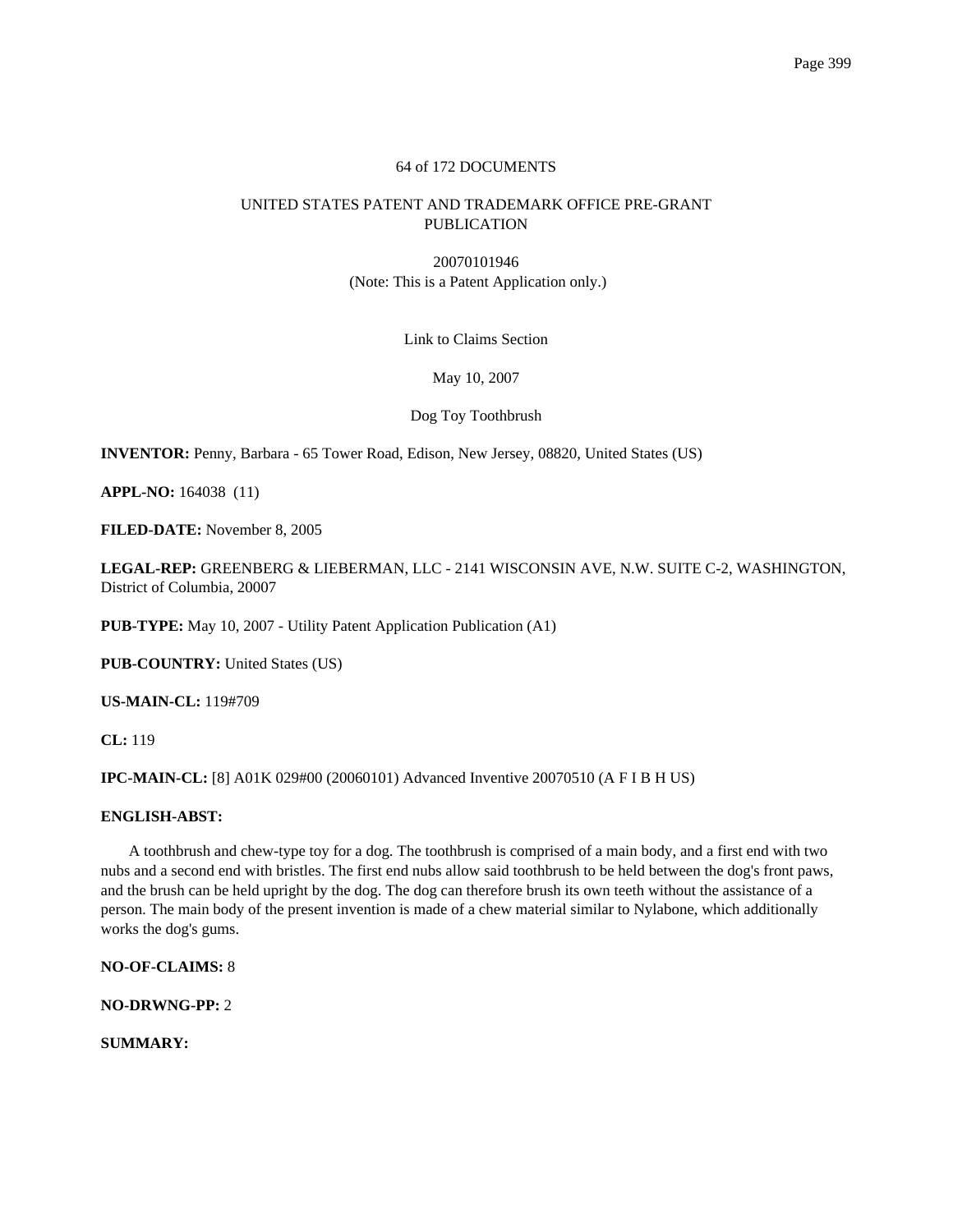#### FIELD OF THE INVENTION

[0001] The present invention relates to a toothbrush, and more particularly, to a toothbrush designed for a dog so that the dog can brush its own teeth.

## BACKGROUND OF THE INVENTION

[0002] Just like people, dogs need to brush their teeth. Unfortunately, dogs do not have the dexterity, nor the fingers on hands, to be able to hold a toothbrush and actually brush their teeth. Thus, typically, the owner of a dog will use a conventional toothbrush, or many dog toothbrushes that are conventionally available on the market, to brush the dog's teeth. There is a need for a toothbrush that allows a dog to brush its own teeth without user invention.

[0003] U.S. Design Patent No. 337,398 issued on Jul. 13, 1993, to Axelrod shows a dog toy with nubs on its exterior. Unlike the present invention, Axelrod's device is not elongated to extend into the dog's mouth to its rear teeth. Furthermore, unlike the present invention, Axelrod's device is not shaped like a bone to encourage the dog to actually use the toy.

[0004] U.S. Pat. No. 6,116,191 issued on Sep. 12, 2000, to Suchowski et al shows a composite chew toy. Unlike the present invention, Suchowski et al's device merely has the rows of nubs along the entire length of the device. Unlike the present invention, Suchowski et al's device does not resemble a toothbrush.

[0005] U.S. Pat. No. 5,263,436 issued on Nov. 23, 1993, to Axelrod shows a bone-shaped therapeutic device for dogs. Unlike the present invention, Axelrod's device has nubs along the entire surface of the device. Further, unlike the present invention, Axelrod's device does not have bristles.

[0006] U.S. Patent Application Publication No. U.S. 2002/0083539A1, published on Jul. 4, 2002, and invented by Bella, shows an animal toothbrush for pets and animals. It has a front end and a back end with bristles. Unlike the present invention, Bella's device does not resemble a dog bone. Moreover, unlike the present invention, Bella's device cannot be held by a dog easily against the ground to reach its rear teeth.

[0007] U.S. Pat. No. 6,769,828 issued to Clark on Aug. 3, 2004, shows a chewable toothbrush. Unlike the present invention, Clark's device does not resemble a bone. Moreover, unlike the present invention, Clark's device does not have one end adapted to be held against the ground to allow a dog to reach the back of its teeth.

[0008] U.S. Pat. No. 6,739,287 issued to Sarantis, granted on May 25, 2004, shows a dog toy and toothbrush system and a method. Unlike the present invention, Sarantis does not present bristles external of the device. Moreover, unlike the present invention, Sarantis's device does not have one end adapted to be held against the ground, while the opposite end can reach the back of the dog's mouth to scrub the rearmost teeth of the dog.

[0009] U.S. Pat. No. 6,582,224 issued to Lilien et al on Jun. 24, 2003, shows an animal toothbrush. Lilien's device is a powered rotational toothbrush for cleaning the teeth of a dog. Unlike the present invention, Lilien's device does not resemble a dog bone. Moreover, unlike the present invention, Lilien's device must be operated by a user other than the dog, such as the dog owner.

[0010] U.S. Pat. No. 5,944,516 issued to Deshaies on Aug. 31, 1999, shows an animal tooth-cleaning device and method. Deshaies' device is designed so that when an animal bites against its shell, the shell is compressed and causes brushes to protrude from the shell and exert a cleaning effect on the animal's teeth. Unlike the present invention, Deshaies' device does not resemble a bone. Moreover, unlike the present invention, Deshaies' device does not even resemble a conventional toothbrush. Moreover, unlike the present invention, Deshaies' device does not have one end that can be pressed against the ground and pivoted, so that a dog can reach its rearmost teeth because Deshaies' device is not terribly elongated.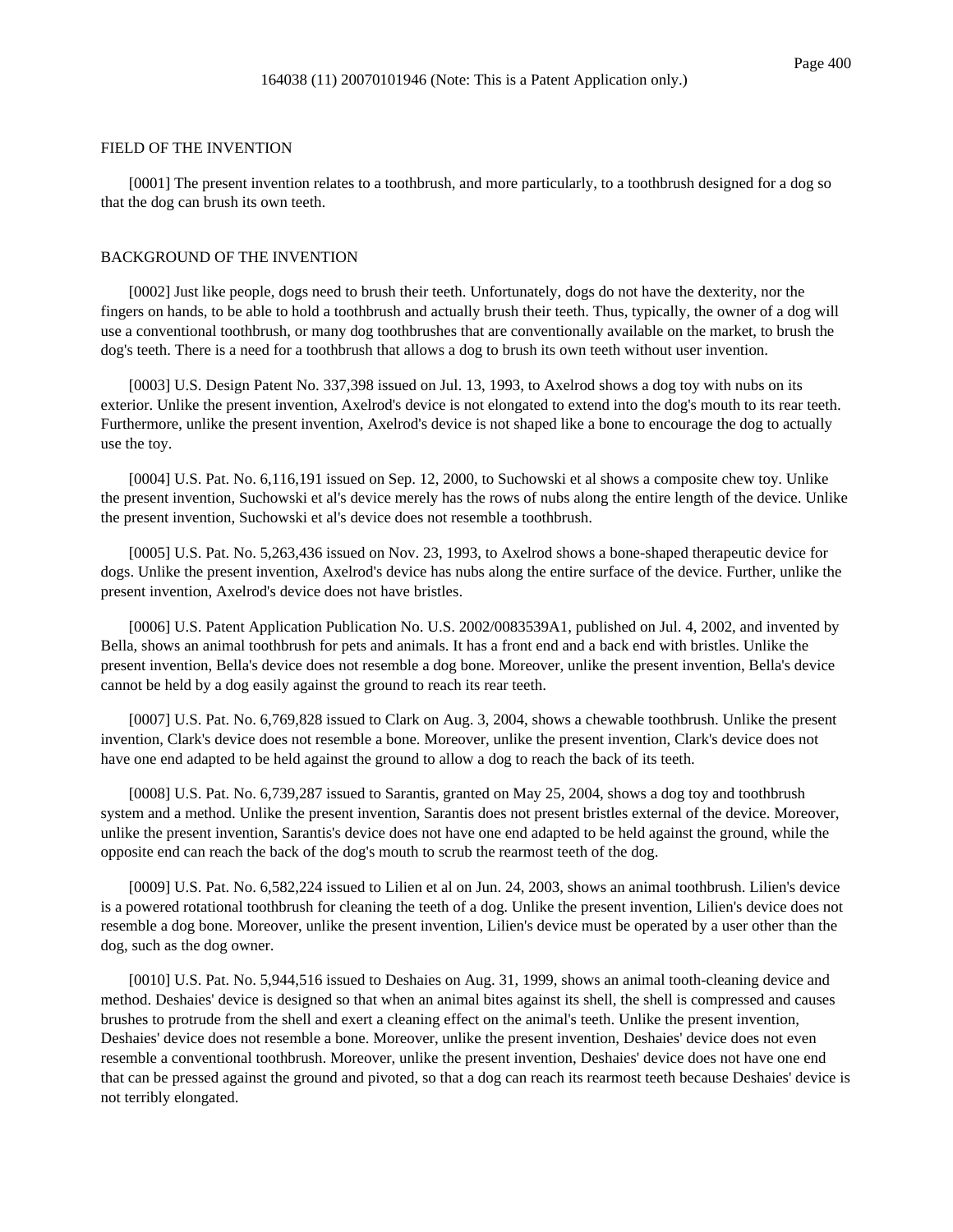[0011] U.S. Pat. No. 4,924,811 granted to Axelrod on May 15, 1990, shows a therapeutic device for cleaning the teeth of dogs. Axelrod's device has an annealed nylon rope formed with one or more knots held by a dog or by a human to enable an untwisted tassel portion of the rope to be pulled between a dog's teeth in the manner of dental floss. Unlike the present invention, Axelrod's device does not present bristles for brushing a dog's teeth. Further, unlike the present invention, Axelrod's device is not intended to be used by a dog alone, so that it can reach its back teeth in a brushing fashion. Further, unlike the present invention, Axelrod's device does not resemble a bone to encourage a dog to use it.

[0012] U.S. Pat. No. 4,738,001 issued to Shipp on Apr. 19, 1998, shows a canine and feline toothbrush. Unlike the present invention, Shipp's device does not resemble a dog bone. Moreover, unlike the present invention, Shipp's device does not allow a dog to work its gums, or exercise its gums, in addition to brushing its teeth.

[0013] Japanese Patent Publication No. 2,000,350,529A, invented by Axelrod, and published on Dec. 19, 2000, shows an animal chew device having a low voltage battery, such that ultrasonic sound waves are generated to remove dental plaque from the animal's teeth and gums. Unlike the present invention, Axelrod's device does not have bristles. Furthermore, unlike the present invention, Axelrod's device does not resemble a conventional toothbrush that would be used even by a human, so that its range in the dog's mouth is very limited to the shape of the bone that it imitates.

[0014] Thus, there is a need for a toothbrush for a dog that resembles a bone to encourage the dog to actually use the device. Moreover, there is a need for a toothbrush that the dog can use by itself. This means that the toothbrush must be capable of being held by the dog, or pushed by the dog against the floor or some other surface, so that the dog can stabilize it to reach back teeth. Moreover, there is a need for a toothbrush that resembles a conventional human toothbrush, so that the same beneficial effects of bristles, [as well as the curvature of the head from the main body,] as well as some sort of handle, exists so that the dog's teeth can be brushed properly, just as a human would brush its own teeth.

### SUMMARY OF THE INVENTION

[0015] The present invention is a dog toothbrush that resembles a conventional human toothbrush. However, it is modified so that a dog can actually hold it, use it and would be attracted to it, so that its use would be encouraged.

[0016] One end of the present invention is shaped like the end of a dog bone, so that the present invention actually visually appeals to a dog because it looks like a conventional dog bone. That end is also important because it presents two nubs that could be held against the ground, so that the dog can balance that end of the toothbrush against the floor or the ground when extending the opposite end into the dog's mouth.

[0017] Further, the main body of the invention has a Nylabone trademark, or similar type chew bone, so that the dog can actually bite across the main body of the device and work its gums.

[0018] In addition, the present invention tapers and then has a curvature, much like the part of a conventional human toothbrush that would be right under the bristle area. The curvature allows the present invention to have bristles that are disposed, offset and at an angle away from the main body of the present invention, so that the bristles can actually reach the back teeth of the dog.

[0019] The bristles are conventional bristles and a hard nylon top is there so that the dog can't actually bite and break off the bristle portion of the present invention and choke.

# **DRWDESC:**

### BRIEF DESCRIPTION OF THE DRAWINGS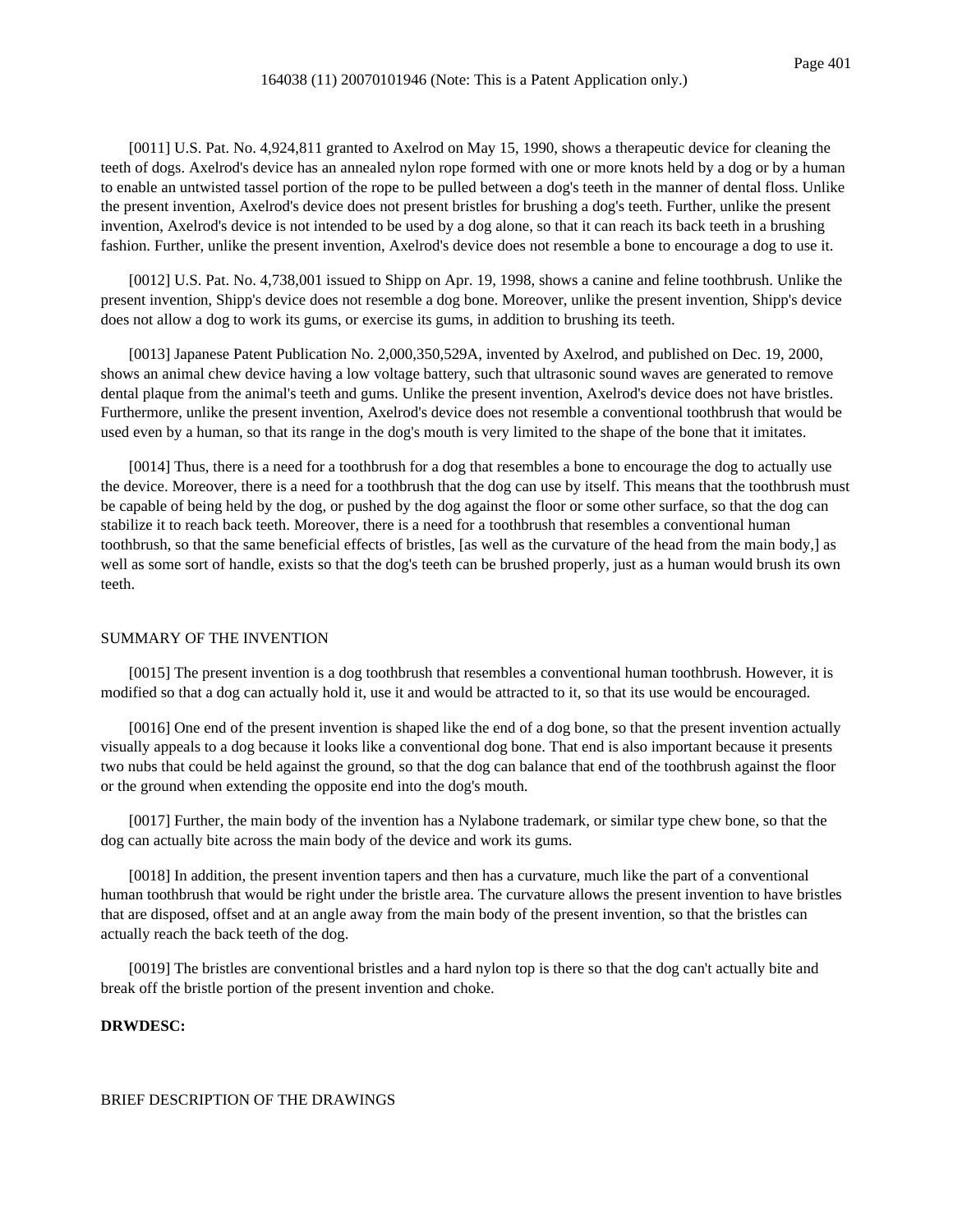[0020] FIG. 1 shows an environmental perspective view of the present invention.

[0021] FIG. 2 is a side view of the present invention.

#### **DETDESC:**

#### DETAILED DESCRIPTION OF THE PREFERRED EMBODIMENT

[0022] As shown in FIG. 1, the present invention has a first end (10), a second end (20), a main body (30), and a neck portion (40). Thus, from one end to the other, the present invention has forced end (10) in communication with main body (30) in communication with neck portion (40) in communication with second end (20). First end (10) is made to resemble the end of a conventional dog bone. Thus, first end (10) has a first nub (50) and a second nub (60).

[0023] Second end (20) has bristles (70) disposed on backing (80). Bristles (70) are conventional bristles that one would find on a toothbrush and they can be formed in any conventional shape, such that as bristles (70), for example, are elongated as they move medial to the present invention and are shortened as they move lateral from the present invention. Also, as bristles (70) move lateral from the present invention, fewer bristles (70) can be disposed on backing (80), such that a point formation is formed at the end-most point of second end (20).

[0024] In short, various configurations of bristles (70), just as in conventional human toothbrushes, can be used in the present invention. The goal is to brush the dog's teeth with a bristle (70) configuration and is actually particularly designed for different dogs. Thus, hard bristles, soft bristles, varying conventional densities of bristles can be used. Bristle (70) can be used on backing (80).

[0025] Because a dog obviously does not have hands and only has paws, the present invention is designed so that the dog can use the present invention with similar dexterity to a conventional human toothbrush. In use, the present invention would be held by a dog's paws, such that the first end (10) rests on the ground or the floor. The present invention would then extend perpendicular, or roughly perpendicular, to the plane of the floor, such that second end (20) would be held high above the floor, and could be inserted into the dog's mouth.

[0026] Because the dog's paws can be placed along either side of the present invention, most typically along main body (30), the dog will be able to stabilize the present invention from moving side-to-side. And because first end (10) has first nub (50) and second nub (60), the dog is able to balance first nub (50) and second nub (60) against the ground to prevent the present invention from slipping, as the present invention is inserted into the dog's mouth.

[0027] Essentially, the dog can apply pressure to the present invention when inserting second end (20) into the dog's mouth, and so long as the dog's paws remain around main body (30), first nub (50) and second nub (60) will provide a surface against the floor or ground so that the present invention can reliably be held by the dog.

[0028] It is important to note that backing (80) of the present invention must be made thin enough that it will not interfere with the dog inserting second end (20) into the dog's mouth. However, backing (80) must be made of a very hard nylon, such that it is somewhat flexible, will not shatter, will not crumble, but at the same time, it must provide some sort of structural rigidity so that bristle (70) can be pressed against the dog's teeth and gums to further allow a dog similar flexibility in brushing its teeth, just as a human would desire.

[0029] The present invention has neck portion (40). Neck portion (40) can be made of the same hard nylon material as backing (80). Neck portion (40) can be straight, but it is preferred that it is offset from the plane of main body (30). Thus, neck portion (40) would allow second end (20), once inserted into the dog's mouth, to curve, or reach the back and outermost teeth of the dog.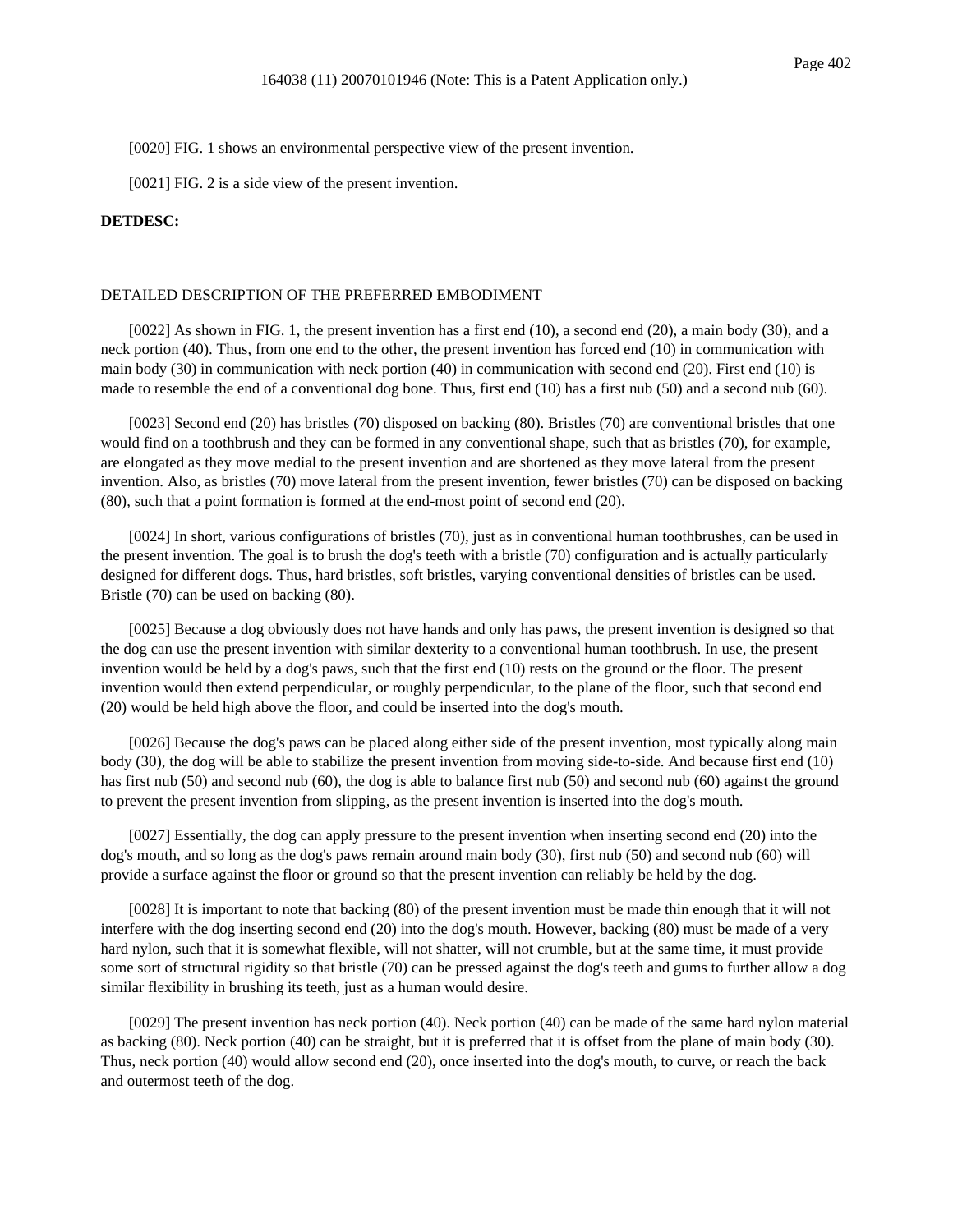[0030] Main body (30) of the present invention is preferably made of a Nylabone trademark type material, or a similar chew bone type material, such that in addition to brushing the dog's teeth, the dog can actually chew and exercise its gums. If the dog were to use the present invention to exercise its gums and chew, most likely first end (10) and second end (20) would be to the left and right, or vice versa, of the dog, and the dog would chew on the present invention just like a conventional bone.

[0031] It is important to recognize, however, that in addition to providing a Nylabone type material, Nylabone trademark type material, or similar chew bone type material surface, the present invention also has a toothbrush that can be manipulated solely by the dog to brush its teeth. Thus, in addition to being a toothbrush that the dog can use, and in addition to being a chew-type toy that the dog can chew on, the present invention is both.

[0032] It is contemplated that a dog could flip the present invention around, such that instead of brushing its teeth with first end (10) against the ground and second end (20) inserted into its mouth, a dog would hold the present invention with second end (20) against the ground and first end (10) in its mouth. Again, if the dog used the present invention in such a way, it would really be chewing on first nub (50), second nub (60) and main body (30), which are all formed of the Nylabone trademark type material or similar chew bone type material.

[0033] Because first nub (50) and second nub (60), in combination with main body (30), look similar to a conventional dog bone, the dog will be encouraged to use the present invention as a chew toy to exercise its gums and not just as a toothbrush.

[0034] It is contemplated that the present invention will come in three or four sizes. One size would be intended for small dogs that are under 15 pounds. Another size would be intended for medium dogs that are roughly 15 to 35 pounds. A third size would be for large dogs that are roughly 35 to 55 pounds. And a fourth size would be for extra-large dogs that are 50 to 80 pounds. The different sizes of the present invention would be necessary because different size dogs will need different size toothbrushes to reach the back of their teeth and all around the gums and surface areas inside their mouths. Dogs over 80 pounds would need an even larger size of the present invention, not just in thickness because such large dogs will have strength to snap the present invention, but a much more elongated version of the present invention would be necessary, with the same parts as outlined already, to reach large dogs' rear teeth and all surfaces within their mouths.

[0035] The present invention is not limited to the embodiments described above, and it is contemplated that any and all embodiments of the present invention within the scope of the following claims are part of the present invention.

### **ENGLISH-CLAIMS:**

Return to Top of Patent

What is claimed is:

1. A toothbrush for a dog, comprised of: a first end; a second end; and a main body.

2. The toothbrush of claim 1 wherein the first end is comprised of two nubs.

3. The toothbrush of claim 1 wherein the second end is comprised of a head with bristles.

4. The toothbrush of claim 1 wherein the main body is comprised of a chew-type material.

5. The toothbrush of claim 2 wherein said nubs are meant to support said toothbrush upright between paws of said dog.

6. The toothbrush of claim 3 wherein said head and said bristles are designed to reach the back teeth and gums of a dog.